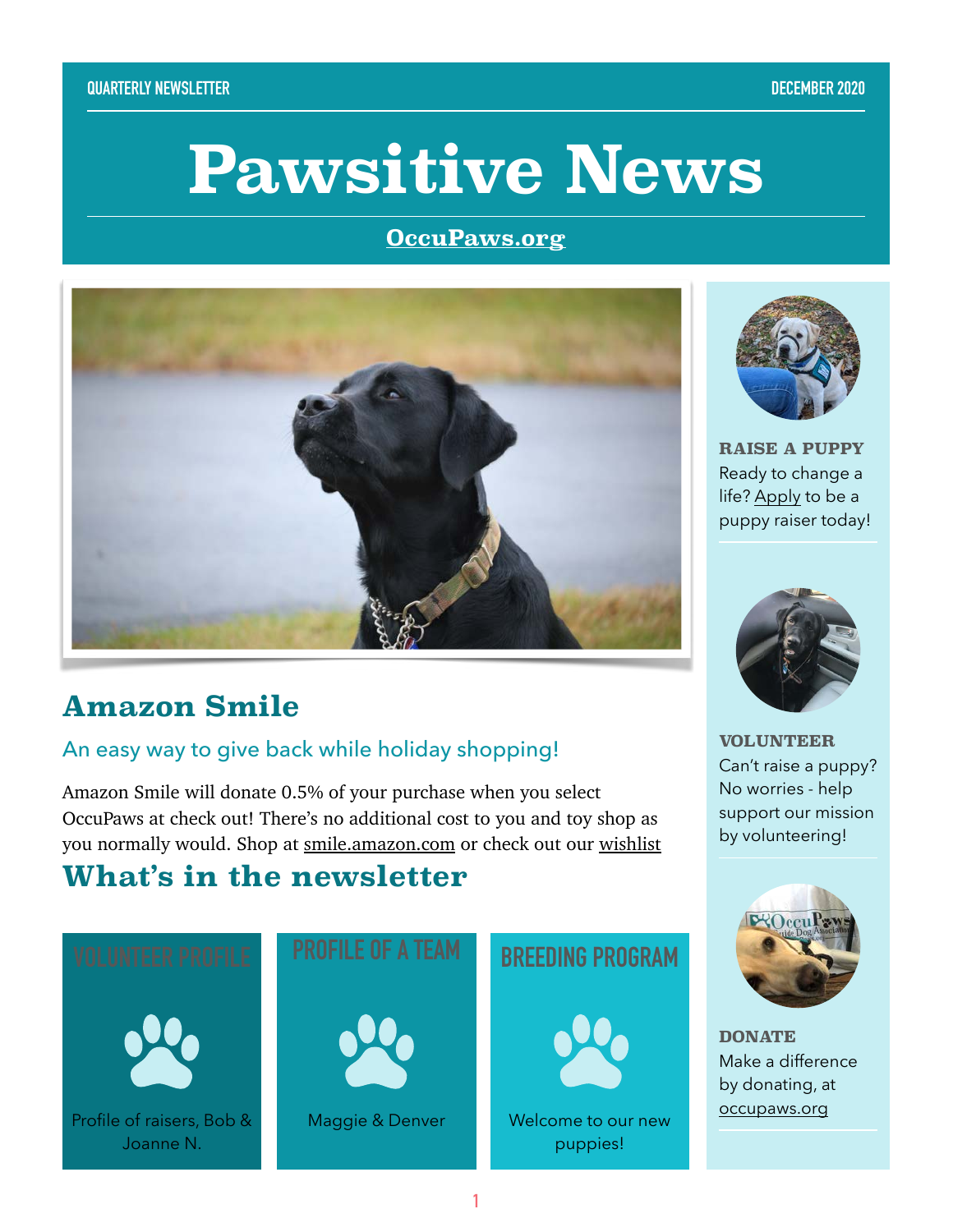### **Bob & Joanne N: Raising Puppies Since 2013**

**Your name and where you live:** Bob & Joanne Neuheisel from Plain, WI.

**Tell us about yourself:** We are retired. Bob volunteers for Fire and EMS and Joanne takes care of the home and helps with the puppies

**How long have you been involved with OccuPaws?** We started Jan of 2013

**Are you a raiser, sitter or both?** Raiser. We start out with 8 week old pups

**How many dogs have you had?** 24 Plus - The pups that we do are 8 to 10 weeks old when we receive them.

**How many of those dogs have graduated and become working guide dogs**? Amy -Max- Blessing - Thor made harness training Duke was in guide training but to health had to be taken out of training. Some pups went on to become therapy pups - one went on to be a K-9 drug dog We do stay in contact with Dan and Blessing except this year because of the virus were we are not able to.

**Any favorite stories**? We have had a number of people come up to us and ask us about OccuPaws and they tell us to keep up the good work. We were at a restaurant and we were outside talking to our family and a young lady came out to thank us for volunteering for OccuPaws and the pup that was given to her dad saved his life. This got him out of the house and he now travels the states. Volunteering for OccuPaws gave us a new light of what dogs can do for humans to help them through life and how much the dogs can give back to

humans. We know that because it has changed our lives. One time we were in church and one of the pups was sound asleep and started to snore loudly and people started to look around to see who was snoring.

**How did you learn about OccuPaws and why did you decide to get involved?** Christmas shopping at the Boston store and they had a table set up showing off the pups that they had in progress of training. I thought it would be interesting to do it for a year or two but guess what it's been going on for 8 years and we both are enjoying training of the pups.

**What do you enjoy most?** Seeing a pup make the Graduation party and they are presented to a person that is vision impaired that changes their whole lifestyle for the good.

**Any advice or comments for our newer volunteer raisers and sitters?** Have patience and respect the pups and keep consistent with the commands.

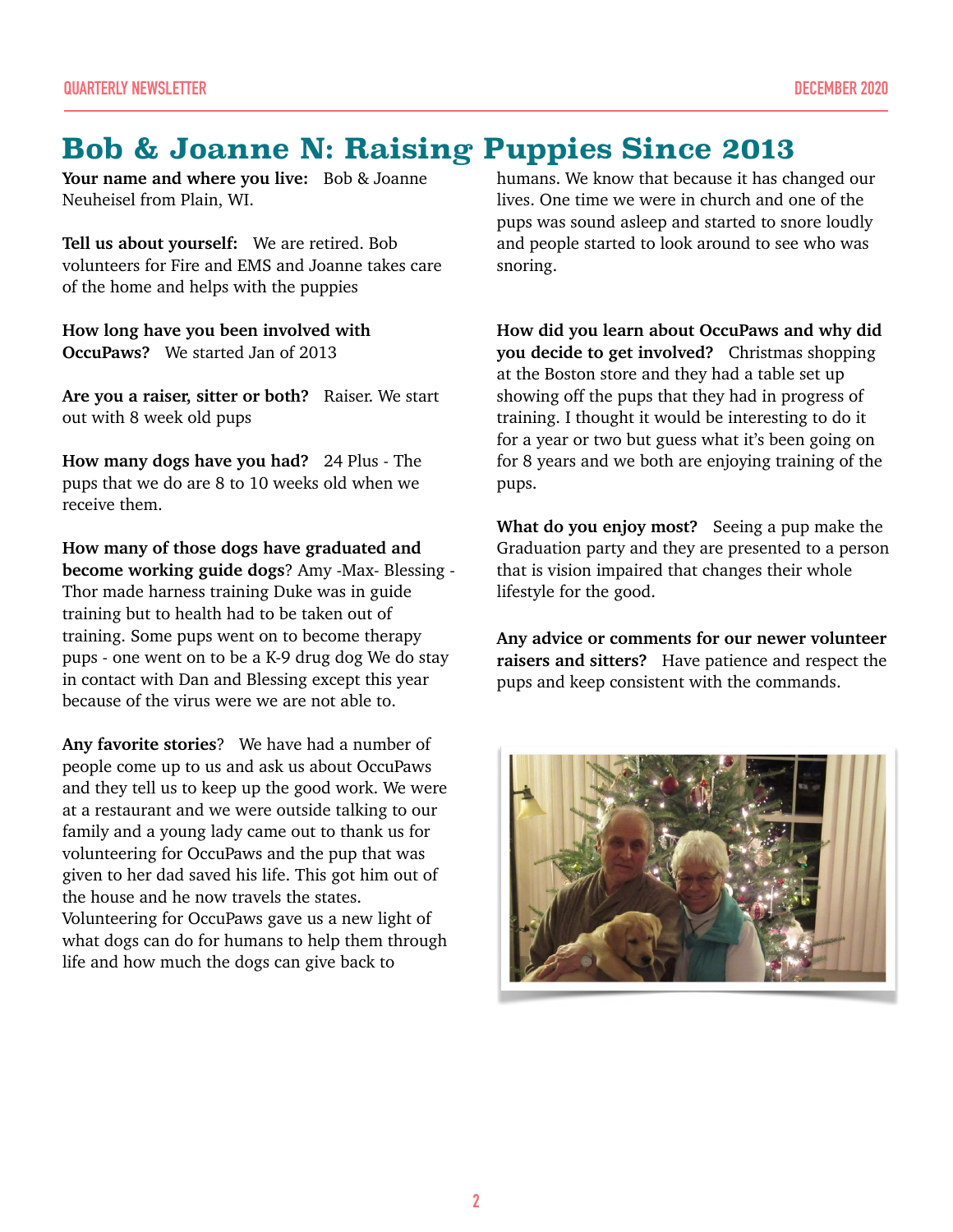### **A Guiding Team: Maggie Ollmann & Denver Attending College Together**

**Where do you live and describe your neighborhood:** I live on the Edgewood College campus in Madison, WI. It is within walking distance to a park, the lake, a few stores, and some coffee shops and restaurants.

**Tell us about yourself**: I am a college student studying elementary education with a minor in special education. My goal is to teach somewhere between kindergarten and third grade once I complete school. My family is a big part of my life. They are very supportive of me and my goals. I like to paint, shop, and go for coffee.

**Tell us about your Guide Dog:** Denver is my first guide dog and is a very sweet boy. When he is not working, he loves to play fetch or tug. At night he is a snuggle bug as we watch tv. When he is working, he does a great job of



helping me out. When we go to class, he likes to snore away through them.

**How has your OccuPaws guide dog changed your life?** Denver has help me feel more safe and confident has I walk around and do everyday things in my life. Denver and OccuPaws has been amazing and really has helped me and changed my life for the better.

**How did you learn about OccuPaws and what has your experience with OccuPaws been like?** I learned about OccuPaws first from my O&M instructor from high school and again in college from the disability office, where I then got the help to make the connection with OccuPaws.

My experience with OccuPaws has been great. Everyone is so nice and caring. They do great things. I am so happy I found OccuPaws and Denver was able to come into my life and help me.

**Any advice or comments for our volunteer raisers and sitters?** Keep doing what you are doing! You are going great work and helping so many people.

**Do you have any advice for people seeking a guide dog**? Be patient with the process OccuPaws does a great job creating and finding the right dog to join your team. The wait to getting your guide dog is absolutely worth it.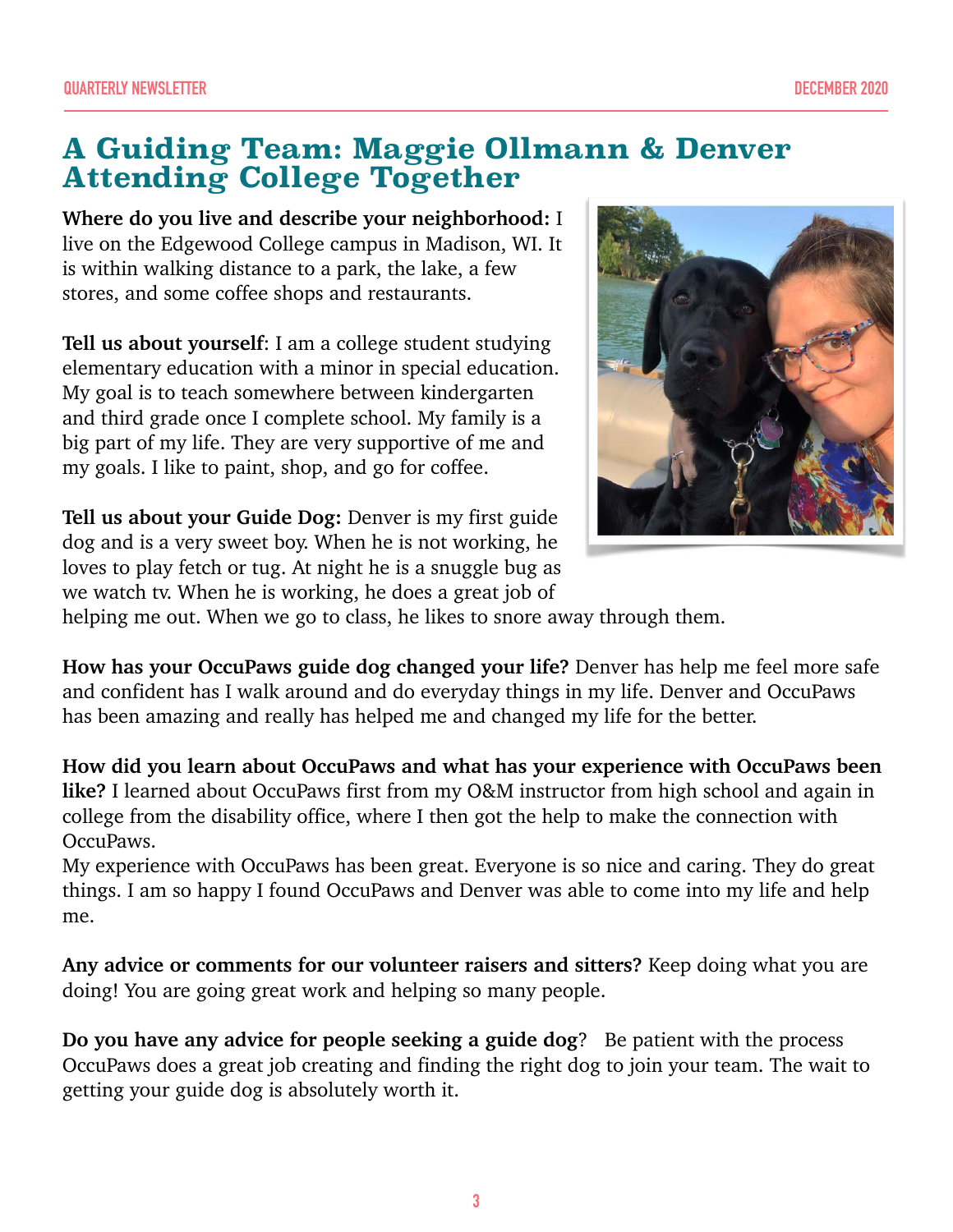## **Breeding Program Has Produced 47 Puppies**

What has 7 tails and 28 legs? If you guessed our latest litter of puppies, you'd be correct. Did you know that OccuPaws started its own breeding program in 2018 and since that time a total of 47 Labrador puppies have been born with more due soon? Prior to that, we would either purchase a puppy or get lucky and have a puppy donated to us from one of several reputable breeders we've worked with. One of those breeders

litter, we are able to keep the entire litter and observe their behavior as they grow increasing the odds that at least one will graduate. We are also able to control the puppy's socialization from the time they are born and can ensure they are exposed to as many sights, sounds and smells possible during their formative first several weeks. From a business standpoint, we're saving money by not buying puppies and keep the money

of Labs informed us that he was moving and getting out of the dog breeding business and offered us the option to purchase some of his breeding females at a discounted price. An offer too good to refuse.



when a career changed dog is sold. So, how does the process work? All these dogs are AKC registered and have all OFA clearances and full genetic testing to ensure they are capable of

There are several benefits to OccuPaws when we breed our own dogs. Rather than selecting only 1 or 2 puppies that we think have potential to become working guide dogs from a

producing healthy offspring. Currently, there are 4 breeding females (Nala, Nelly, Zaga, and Bling) along with one stud male named Sox.

Ivy, Paige and Opal were retired from breeding after their last litters.